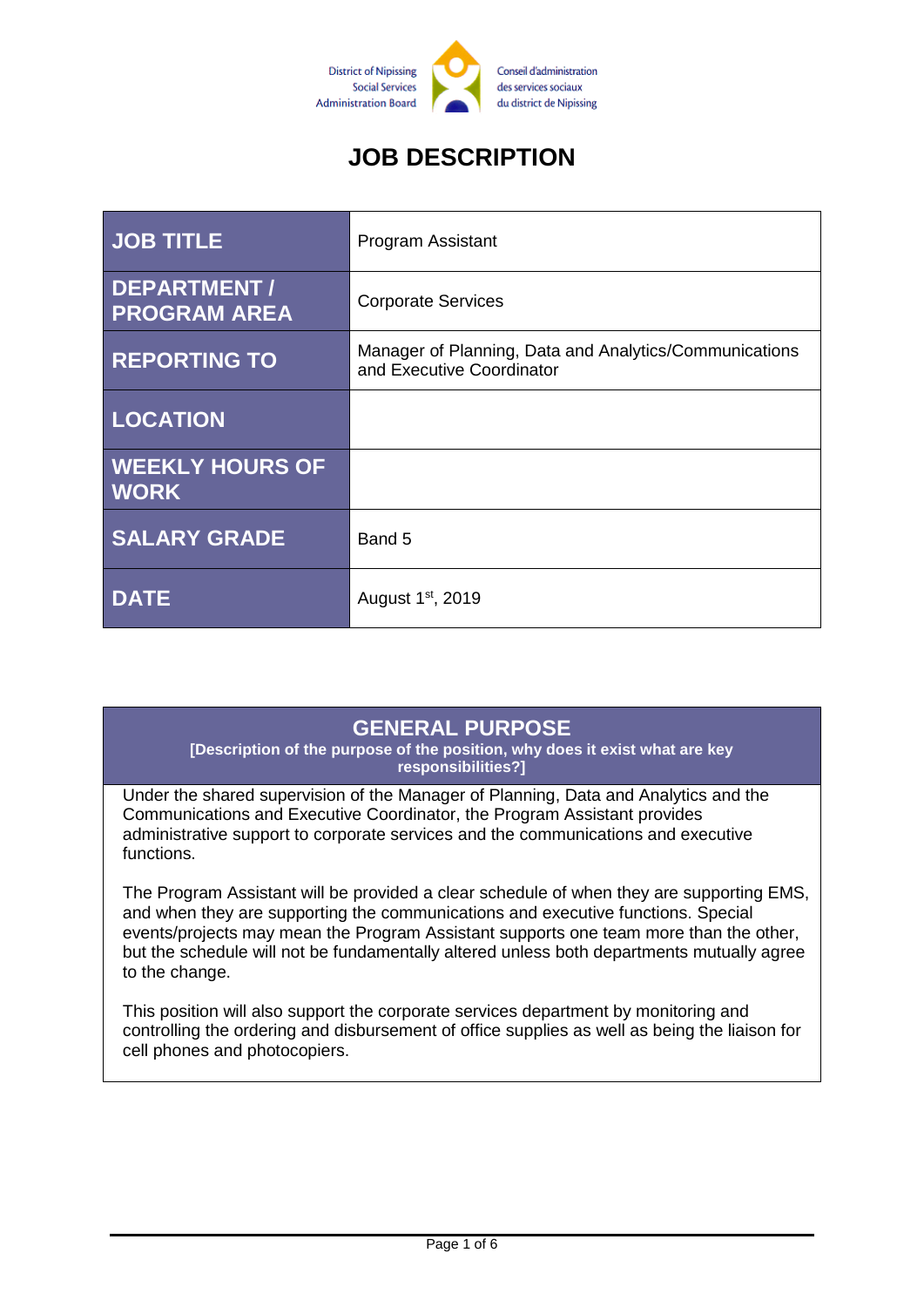| <b>KEY ACTIVITIES</b><br>[Name and list under each the key activities of the position and percentage estimate of time for<br>each section.]                                                                                                                                                                                                                                                                                                                                                                                                                                                                                                                                                                                                                                                                                                                                                                                                                                                                                                                                                                                                                                                                                                                                                                                                                                                                                                                                                                                                                                                                                                                                                                                                                                |     |  |
|----------------------------------------------------------------------------------------------------------------------------------------------------------------------------------------------------------------------------------------------------------------------------------------------------------------------------------------------------------------------------------------------------------------------------------------------------------------------------------------------------------------------------------------------------------------------------------------------------------------------------------------------------------------------------------------------------------------------------------------------------------------------------------------------------------------------------------------------------------------------------------------------------------------------------------------------------------------------------------------------------------------------------------------------------------------------------------------------------------------------------------------------------------------------------------------------------------------------------------------------------------------------------------------------------------------------------------------------------------------------------------------------------------------------------------------------------------------------------------------------------------------------------------------------------------------------------------------------------------------------------------------------------------------------------------------------------------------------------------------------------------------------------|-----|--|
| <b>Meetings and Special Projects</b><br>Preparing for meetings including booking meeting rooms, preparing<br>agendas, minute taking, ordering catering and setting up meeting<br>facilities and equipment;<br>Sends invites and provides follow up contact with meeting attendees<br>on behalf of management staff as required;<br>Coordinate special events.<br>$\bullet$                                                                                                                                                                                                                                                                                                                                                                                                                                                                                                                                                                                                                                                                                                                                                                                                                                                                                                                                                                                                                                                                                                                                                                                                                                                                                                                                                                                                 | 15% |  |
| <b>EMS</b><br>Coordinate the day-to-day operational and administrative activities of<br>$\bullet$<br>the program areas by organizing the incoming flow of work and<br>requests in order of priority;<br>Input program service information and response time information, and<br>$\bullet$<br>liaise with Manager of Finances required;<br>Collects data from various programs and provides reports to the Board<br>$\bullet$<br>and community partners as directed by manager, and liaise with the<br>Contract and Purchasing Specialist as required;<br>In collaboration with the Contract and Purchasing Specialist and as<br>$\bullet$<br>directed by the Manager of Planning, Data and Analytics, responsible<br>for coordination and administration of contracts in reference to due<br>dates, amendments and monitoring of required reports for such<br>contracts related by program area;<br>Create templates and flow charts for program service, receive financial<br>$\bullet$<br>information from service providers to ensure compliance with contracts<br>while liaising with corporate services;<br>Organize information and maintain, call volume and paramedicine<br>$\bullet$<br>data, and monitor vehicle maintenance data through financial analysis<br>reporting on MyPortal;<br>Assists with management of information, decision making processes<br>and action items, follow-up for partnership meetings and planning<br>initiatives;<br>Places, tracks and expedites EMS supplies as ordered by providers<br>upon approval of the Manager;<br>Uses MyPortal to process expenses, disbursements and purchase<br>requests;<br>Liaise with the Manager of Finance with regard to asset purchases and<br>disposals in accordance with relevant policies. | 35% |  |
| <b>Communications and Executive Coordination</b><br>Provides and organizes general administrative support to the<br>$\bullet$<br>Communications and Executive Coordinator and the CAO;<br>Assists with research and program support work as needed;<br>٠<br>Maintains board and administration filing requirements;<br>Arranges payment of translation services for all DNSSAB<br>$\bullet$<br>Administration and Board Publications in English and French;<br>Processes some accounts payable and receivable for Communications<br>and Executive Coordinator;<br>Gathers information and acts as liaison with community partners,<br>$\bullet$<br>providers or other government agencies in preparing reports and<br>proposals, including formal reports to the Board and distributes<br>information to community partners;<br>Act as back up to the Program Assistant, Social Services, in cases of<br>short term absence;                                                                                                                                                                                                                                                                                                                                                                                                                                                                                                                                                                                                                                                                                                                                                                                                                                               | 30% |  |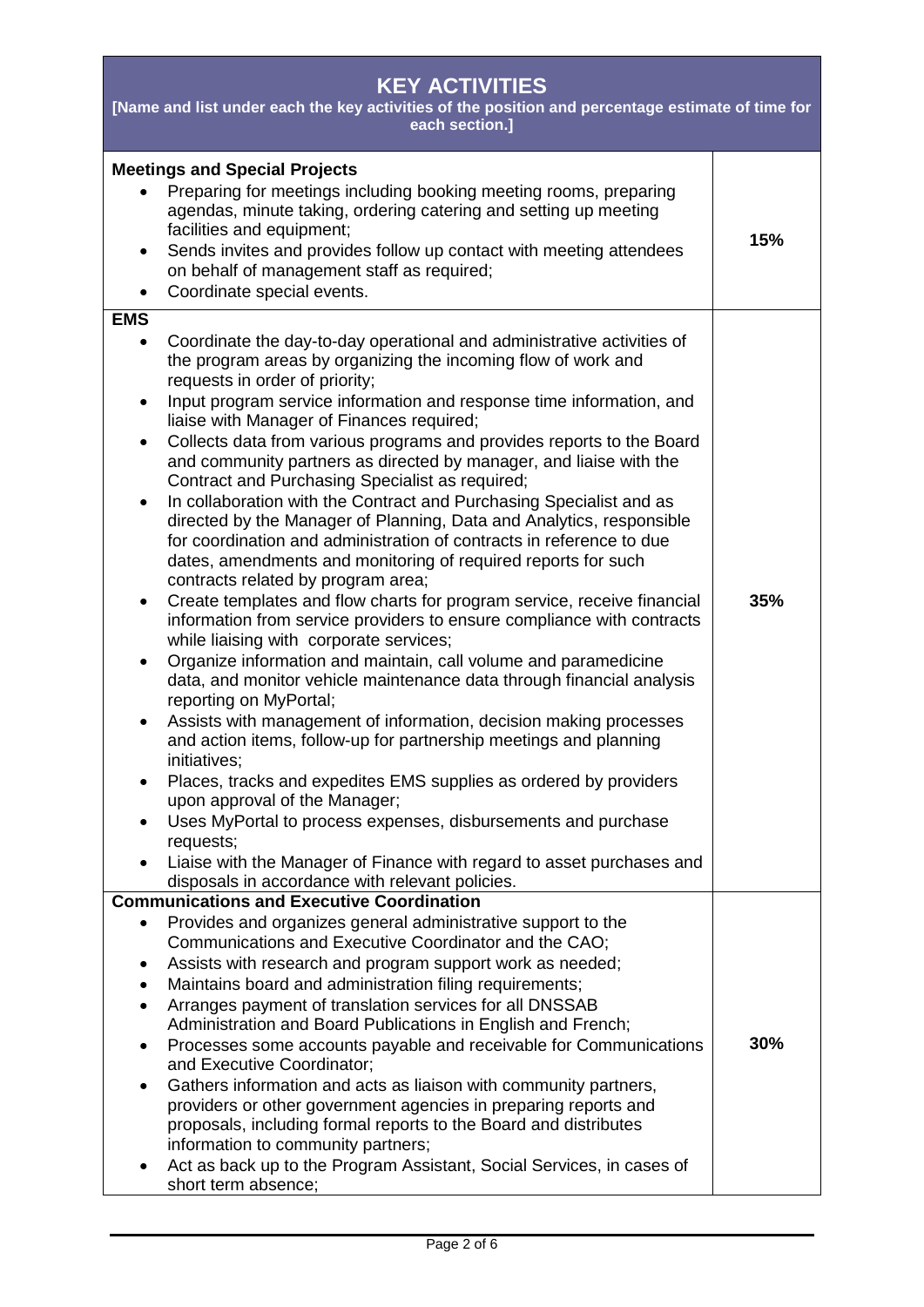| <b>Corporate Services</b><br>Monitor and control the ordering and disbursement of office supplies<br>which includes receiving employee requests, evaluating orders,<br>placing orders and delivering supplies internally;<br>Liaison for maintenance requests;<br>$\bullet$<br>Maintain Material Safety Data Sheets (MSDS) for City Hall offices.<br>$\bullet$<br>Oversee the programming and maintenance of photocopiers and be<br>$\bullet$<br>the liaison for trouble shooting issues;<br>Order cell phones when needed and act as contact person to Rogers.<br>$\bullet$<br>Maintain list of active and inactive cell phones. Responsible for<br>contacting I.T. when set up is needed and keeping all unused phones<br>in a locked storage area. | 20% |
|-------------------------------------------------------------------------------------------------------------------------------------------------------------------------------------------------------------------------------------------------------------------------------------------------------------------------------------------------------------------------------------------------------------------------------------------------------------------------------------------------------------------------------------------------------------------------------------------------------------------------------------------------------------------------------------------------------------------------------------------------------|-----|
| As a DNSSAB employee, the position is responsible for creating,<br>maintaining and actively participating in a respectful workplace, that is<br>free of all forms of harassment, discrimination and violence.                                                                                                                                                                                                                                                                                                                                                                                                                                                                                                                                         |     |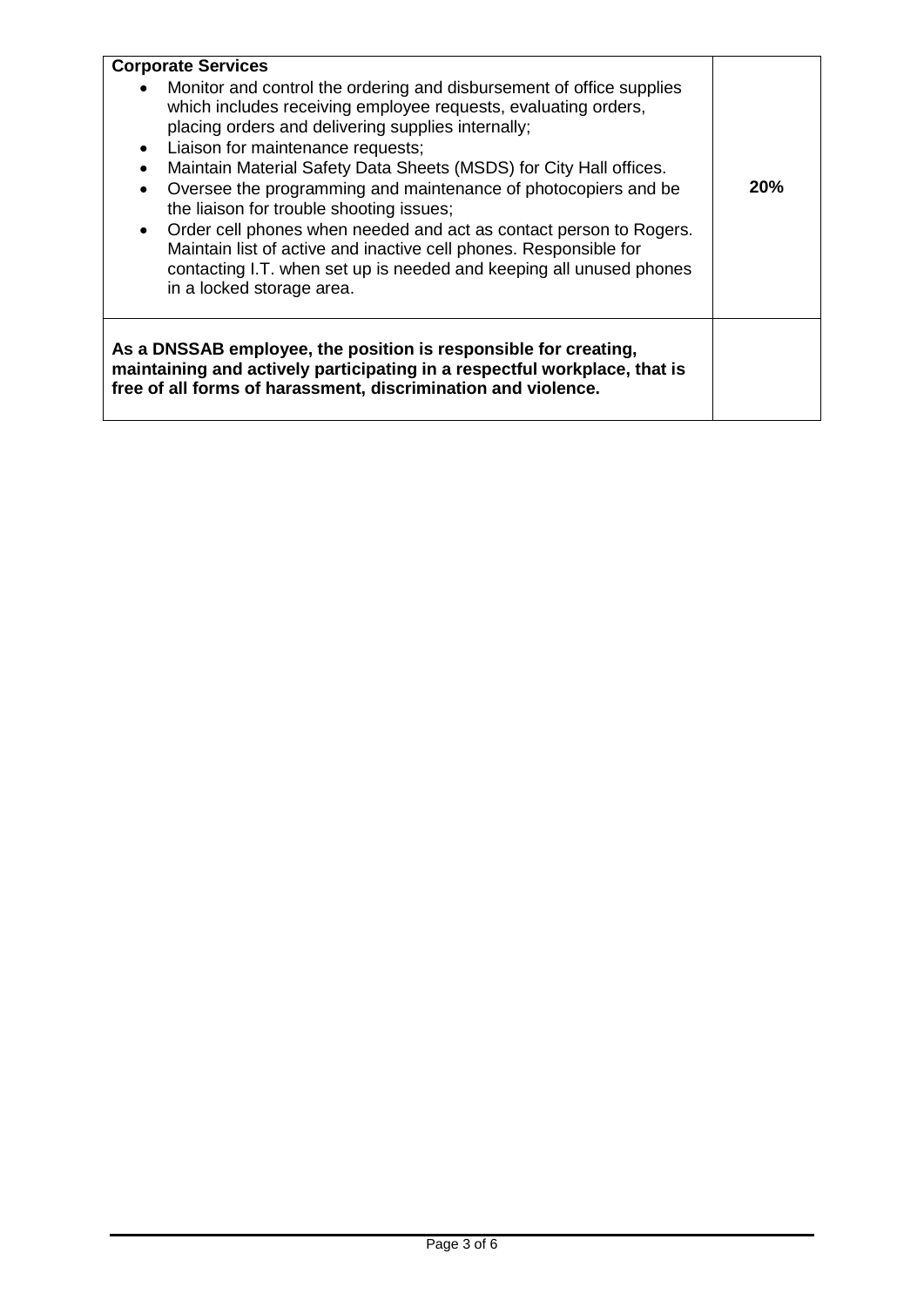# **QUALIFICATIONS**

- Post-Secondary Diploma in Office Administration or an acceptable combination of education and experience;
- Two (2) years previous related experience;
- Good knowledge of general office procedures;
- Good verbal and written communication skills;
- Good interpersonal and customer service skills;
- Proficiency in the use of MSWord, Excel, PowerPoint, SharePoint and Outlook for email and scheduling;
- Experience setting up meeting and public presentation facilities and equipment;
- Typing: 40 wpm;
- Demonstrated respect of the confidentiality of privileged and sensitive or personal information;
- May require flexibility of hours and location of work;
- Demonstrated regular attendance in keeping with the Board's Attendance Management Policy.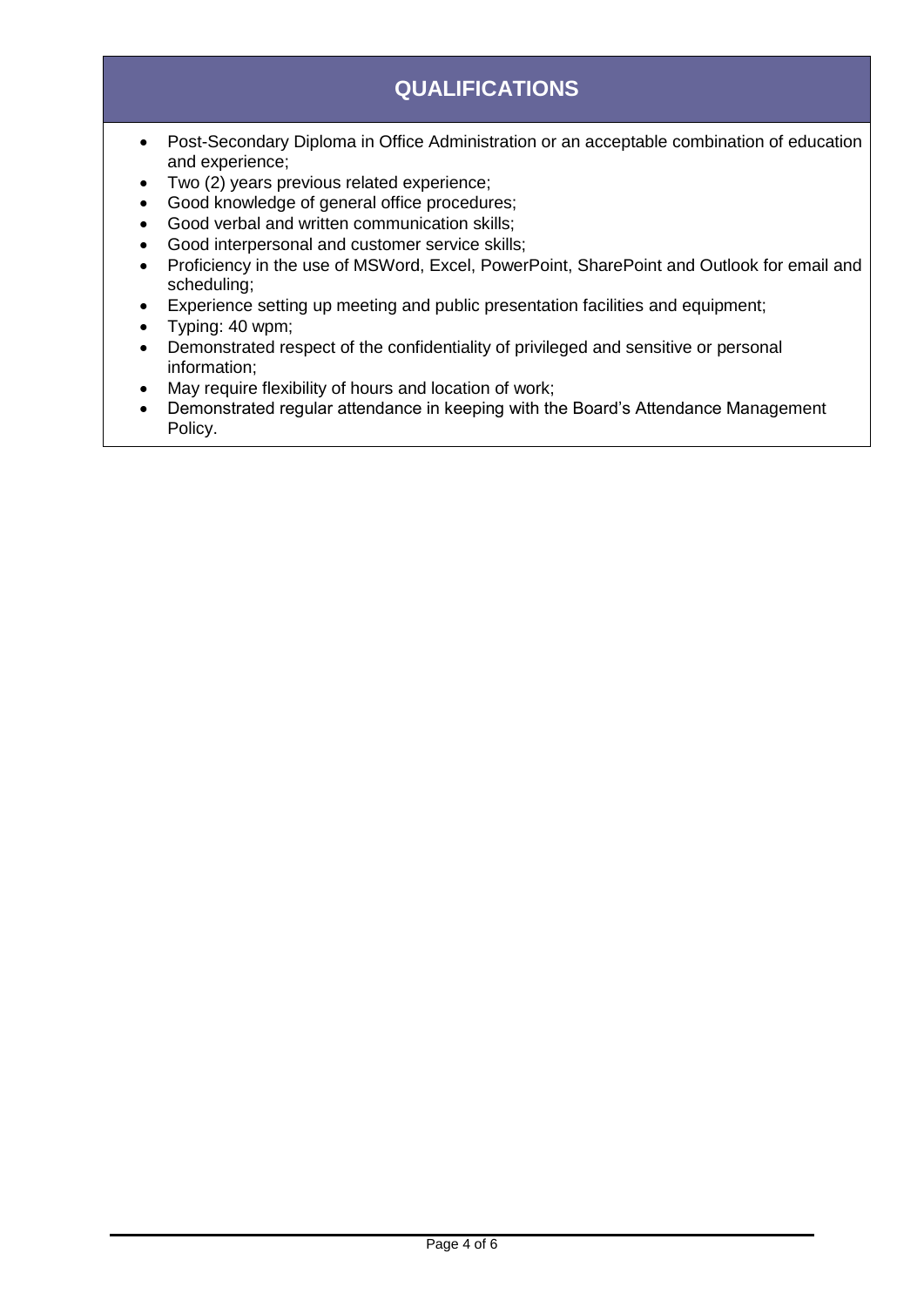# **COMPENSABLE FACTORS**

#### **KNOWLEDGE**

**[This subfactor measures the general knowledge and specialized or vocational training necessary to perform the job duties in a satisfactory manner and has no relationship to the academic achievement of an employee. The degree levels are normally expressed in terms of formal education or equivalent. Similar levels of achievement can be obtained through related experience, courses or self-improvement.]**

College 2 years.

### **EXPERIENCE**

**[Should be considered when the degrees of knowledge are established. It serves as a scale of measurement for the amount of practical experience that an average individual having the appropriate theoretical knowledge, specific education and specialized training, would require to be able to perform the job duties.]**

Two years.

#### **JUDGEMENT**

**[Measures the choice of action required in applying methods, procedures, or policies to complete the tasks.]**

The job requires adapting established methods or procedures. Work involves a choice of methods or procedures.

### **MENTAL EFFORT**

**[Measures the period of time wherein mental, visual and/or aural attentiveness is required on the job. Both the frequency and duration of the effort are to be considered.]**

Frequent periods of intermediate duration.

### **PHYSICAL ACTIVITY**

**[Measures the physical activity by the type and duration required to perform the duties.]**

Light activity of long duration.

# **DEXTERITY**

**[Measures the level of dexterity required by a job. The levels of manual dexterity are determined by considering the elements of speed and/or accurate hand/eye (or hand/foot) coordination. Movements can be either fine or coarse.]**

Employee is required to perform tasks that demand the accurate coordination of fine movements, where speed is a secondary consideration.